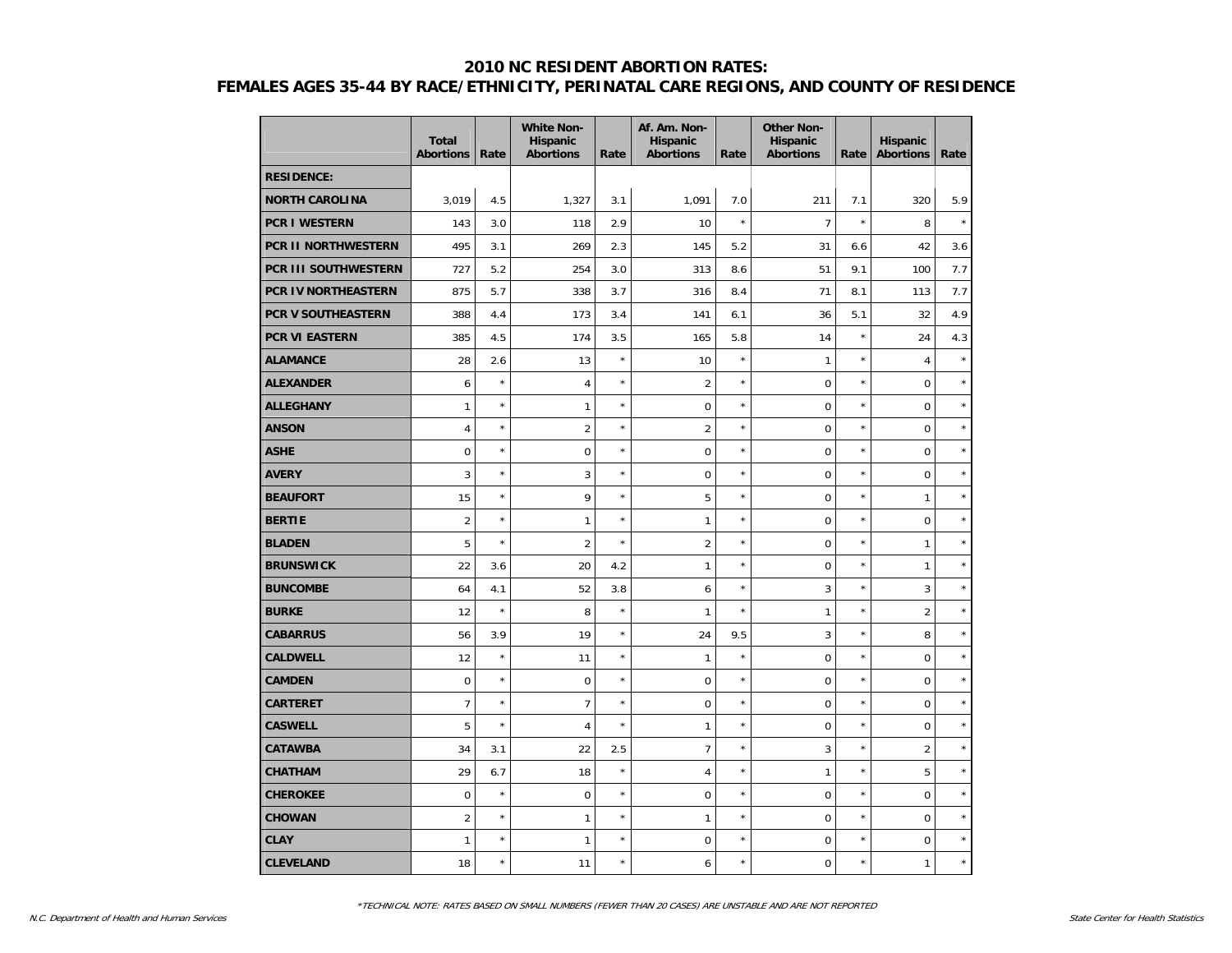|                   | <b>Total</b><br><b>Abortions</b> | Rate    | <b>White Non-</b><br><b>Hispanic</b><br><b>Abortions</b> | Rate    | Af. Am. Non-<br>Hispanic<br><b>Abortions</b> | Rate       | <b>Other Non-</b><br><b>Hispanic</b><br><b>Abortions</b> | Rate       | Hispanic<br><b>Abortions</b> | Rate    |
|-------------------|----------------------------------|---------|----------------------------------------------------------|---------|----------------------------------------------|------------|----------------------------------------------------------|------------|------------------------------|---------|
| <b>COLUMBUS</b>   | 19                               | $\star$ | 11                                                       | $\star$ | 6                                            | $\star$    | 1                                                        | $\star$    | $\mathbf 0$                  | $\star$ |
| <b>CRAVEN</b>     | 25                               | 4.4     | 12                                                       | $\star$ | 8                                            | $\star$    | 3                                                        | $\star$    | 2                            | $\star$ |
| <b>CUMBERLAND</b> | 128                              | 5.9     | 34                                                       | 3.4     | 67                                           | 7.9        | 9                                                        | $\star$    | 15                           | $\star$ |
| <b>CURRITUCK</b>  | 8                                | $\star$ | 8                                                        | $\star$ | $\mathbf 0$                                  | $\star$    | $\mathbf 0$                                              | $\star$    | $\pmb{0}$                    | $\star$ |
| <b>DARE</b>       | 8                                | $\star$ | $\overline{7}$                                           | $\star$ | 1                                            | $^{\star}$ | $\mathbf 0$                                              | $^{\star}$ | $\mathbf 0$                  | $\star$ |
| <b>DAVIDSON</b>   | 35                               | 2.9     | 25                                                       | 2.5     | 4                                            | $^{\star}$ | 5                                                        | $\star$    | $\mathbf 0$                  | $\star$ |
| <b>DAVIE</b>      | 5                                | $\star$ | $\overline{4}$                                           | $\star$ | $\mathbf 0$                                  | $^{\star}$ | $\mathbf 0$                                              | $\star$    | $\mathbf{1}$                 | $\star$ |
| <b>DUPLIN</b>     | 12                               | $\star$ | 6                                                        | $\star$ | $\overline{2}$                               | $^{\star}$ | $\mathbf 0$                                              | $\star$    | $\overline{4}$               | $\star$ |
| <b>DURHAM</b>     | 150                              | 7.8     | 33                                                       | 4.2     | 71                                           | 8.9        | 5                                                        | $\star$    | 33                           | 13.7    |
| <b>EDGECOMBE</b>  | 23                               | 6.2     | 3                                                        | $\star$ | 19                                           | $\star$    | $\mathbf 0$                                              | $\star$    | $\mathbf{1}$                 | $\star$ |
| <b>FORSYTH</b>    | 111                              | 4.6     | 55                                                       | 4.0     | 39                                           | 5.5        | 3                                                        | $^{\star}$ | 13                           | $\star$ |
| <b>FRANKLIN</b>   | 15                               | $\star$ | 8                                                        | $\star$ | 6                                            | $^{\star}$ | $\mathbf 0$                                              | $\star$    | $\mathbf{1}$                 | $\star$ |
| <b>GASTON</b>     | 49                               | 3.1     | 31                                                       | 2.6     | 13                                           | $^{\star}$ | $\mathbf{1}$                                             | $\star$    | $\overline{4}$               | $\star$ |
| <b>GATES</b>      | 5                                | $\star$ | $\overline{2}$                                           | $\star$ | 3                                            | $^{\star}$ | $\mathbf 0$                                              | $\star$    | $\pmb{0}$                    | $\star$ |
| <b>GRAHAM</b>     | $\mathbf 0$                      | $\star$ | $\overline{0}$                                           | $\star$ | $\mathbf 0$                                  | $\star$    | $\mathbf 0$                                              | $\star$    | $\mathbf 0$                  | $\star$ |
| <b>GRANVILLE</b>  | 11                               | $\star$ | $\overline{4}$                                           | $\star$ | 6                                            | $\star$    | $\mathbf 0$                                              | $^{\star}$ | $\mathbf{1}$                 | $\star$ |
| <b>GREENE</b>     | 3                                | $\star$ | $\overline{2}$                                           | $\star$ | $\mathbf{1}$                                 | $^{\star}$ | $\overline{0}$                                           | $\star$    | $\mathbf 0$                  | $\star$ |
| <b>GUILFORD</b>   | 161                              | 4.6     | 56                                                       | 3.2     | 75                                           | 5.9        | 16                                                       | $\star$    | 10                           | $\star$ |
| <b>HALIFAX</b>    | 17                               | $\star$ | 5                                                        | $\star$ | 11                                           | $^{\star}$ | $\mathbf 0$                                              | $\star$    | $\mathbf{1}$                 | $\star$ |
| <b>HARNETT</b>    | 29                               | 3.5     | 14                                                       | $\star$ | 12                                           | $\star$    | $\mathbf 0$                                              | $\star$    | 3                            | $\star$ |
| <b>HAYWOOD</b>    | 5                                | $\star$ | 5                                                        | $\star$ | $\mathbf 0$                                  | $\star$    | $\mathbf 0$                                              | $\star$    | $\mathbf 0$                  | $\star$ |
| <b>HENDERSON</b>  | 16                               | $\star$ | 12                                                       | $\star$ | $\overline{2}$                               | $^{\star}$ | 1                                                        | $\star$    | $\mathbf{1}$                 | $\star$ |
| <b>HERTFORD</b>   | $\overline{7}$                   | $\star$ | $\mathbf{1}$                                             | $\star$ | 6                                            | $\star$    | $\mathbf 0$                                              | $\star$    | $\mathbf 0$                  | $\star$ |
| <b>HOKE</b>       | 19                               | $\star$ | 6                                                        | $\star$ | 10                                           | $\star$    | 3                                                        | $\star$    | $\mathbf 0$                  | $\star$ |
| <b>HYDE</b>       | $\mathbf{1}$                     | $\star$ | $\mathbf 0$                                              | $\star$ | $\mathbf 0$                                  | $^{\star}$ | $\mathbf 0$                                              | $\star$    | $\mathbf{1}$                 | $\star$ |
| <b>IREDELL</b>    | 27                               | 2.2     | 18                                                       | $\star$ | 4                                            | $\star$    | $\mathbf{1}$                                             | $\star$    | $\overline{4}$               | $\star$ |
| <b>JACKSON</b>    | 11                               | $\star$ | $\overline{7}$                                           | $\star$ | $\mathbf 0$                                  | $\star$    | $\overline{2}$                                           | $\star$    | $\overline{2}$               | $\star$ |
| <b>JOHNSTON</b>   | 59                               | 4.2     | 23                                                       | 2.3     | 20                                           | 9.0        | $\overline{2}$                                           | $^{\star}$ | 11                           | $\star$ |
| <b>JONES</b>      | $\mathbf 0$                      | $\star$ | $\mathbf 0$                                              | $\star$ | $\mathbf 0$                                  | $^{\star}$ | $\mathbf 0$                                              | $\star$    | $\mathbf 0$                  | $\star$ |
| <b>LEE</b>        | 26                               | 6.7     | 15                                                       | $\star$ | $\overline{7}$                               | $^{\star}$ | $\mathbf 0$                                              | $\star$    | $\overline{4}$               | $\star$ |
| <b>LENOIR</b>     | 18                               | $\star$ | $\overline{4}$                                           | $\star$ | 11                                           | $\star$    | $\mathbf 0$                                              | $\star$    | $\overline{2}$               | $\star$ |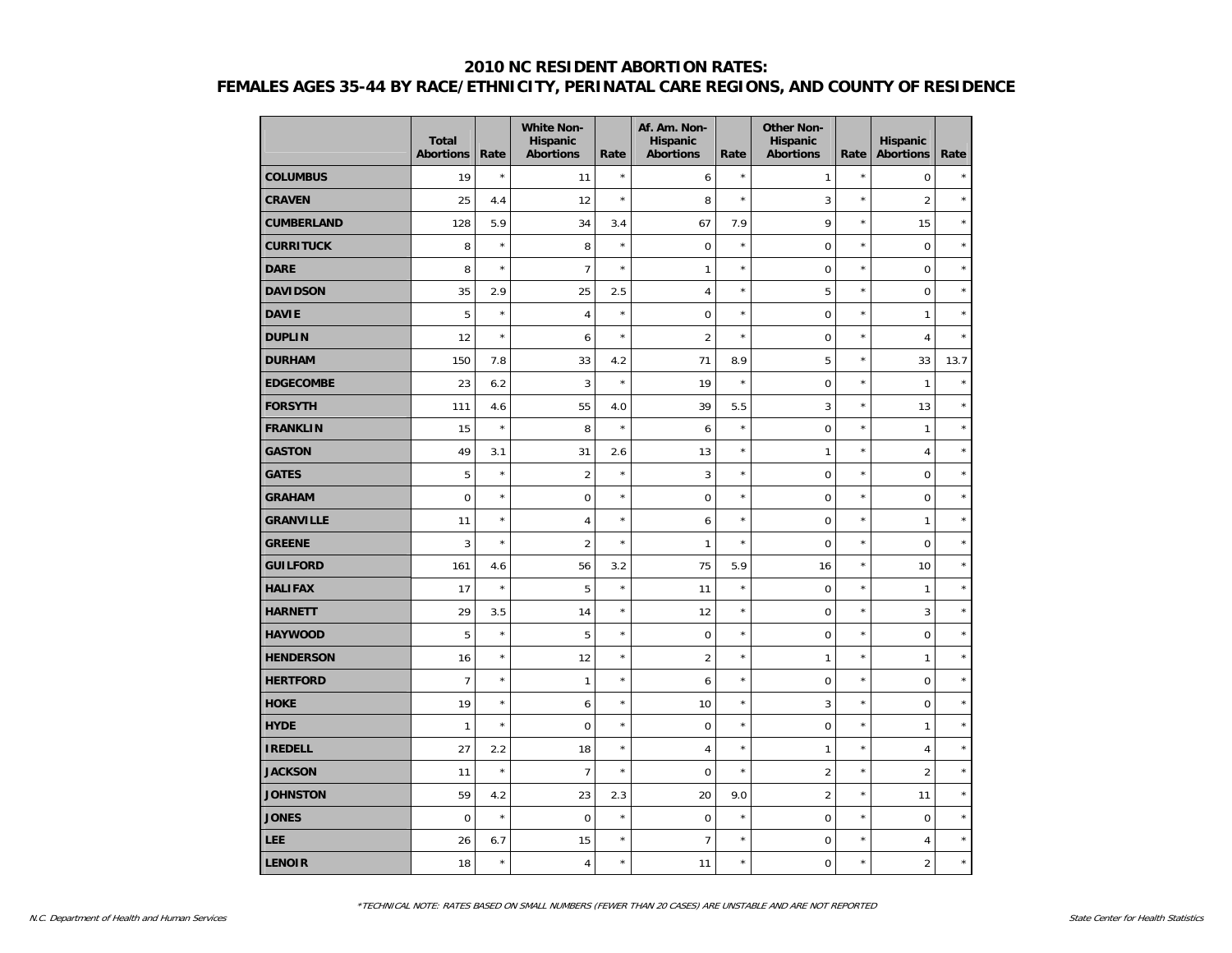|                    | <b>Total</b><br><b>Abortions</b> | Rate    | <b>White Non-</b><br>Hispanic<br><b>Abortions</b> | Rate       | Af. Am. Non-<br>Hispanic<br><b>Abortions</b> | Rate       | <b>Other Non-</b><br><b>Hispanic</b><br><b>Abortions</b> | Rate       | <b>Hispanic</b><br><b>Abortions</b> | Rate    |
|--------------------|----------------------------------|---------|---------------------------------------------------|------------|----------------------------------------------|------------|----------------------------------------------------------|------------|-------------------------------------|---------|
| <b>LINCOLN</b>     | 17                               | $\star$ | 15                                                | $\star$    | $\overline{2}$                               | $\star$    | $\pmb{0}$                                                | $\star$    | $\mathbf 0$                         | $\star$ |
| <b>MCDOWELL</b>    | 10                               | $\star$ | 9                                                 | $\star$    | $\pmb{0}$                                    | $\star$    | 1                                                        | $\star$    | $\mathbf 0$                         | $\star$ |
| <b>MACON</b>       | 6                                | $\star$ | 5                                                 | $\star$    | $\mathbf{1}$                                 | $\star$    | $\mathbf 0$                                              | $\star$    | $\mathbf 0$                         | $\star$ |
| <b>MADISON</b>     | 6                                | $\star$ | 6                                                 | $\star$    | $\mathbf 0$                                  | $\star$    | $\mathbf 0$                                              | $\star$    | $\mathbf 0$                         | $\star$ |
| <b>MARTIN</b>      | $\overline{2}$                   | $\star$ | $\mathbf 0$                                       | $\star$    | $\overline{2}$                               | $\star$    | $\mathbf 0$                                              | $\star$    | $\mathbf 0$                         | $\star$ |
| <b>MECKLENBURG</b> | 530                              | 7.1     | 148                                               | 4.1        | 252                                          | 9.7        | 42                                                       | 10.3       | 81                                  | 9.6     |
| <b>MITCHELL</b>    | $\overline{2}$                   | $\star$ | $\overline{2}$                                    | $\star$    | $\pmb{0}$                                    | $\star$    | $\mathbf 0$                                              | $\star$    | $\mathbf 0$                         | $\star$ |
| <b>MONTGOMERY</b>  | $\overline{7}$                   | $\star$ | $\overline{4}$                                    | $\star$    | 3                                            | $\star$    | $\mathbf 0$                                              | $\star$    | $\mathbf 0$                         | $\star$ |
| <b>MOORE</b>       | 21                               | 3.8     | 11                                                | $\star$    | 6                                            | $\star$    | $\overline{2}$                                           | $\star$    | $\mathbf{1}$                        | $\star$ |
| <b>NASH</b>        | 35                               | 5.4     | 13                                                | $\star$    | 19                                           | $^{\star}$ | $\overline{2}$                                           | $\star$    | $\mathbf{1}$                        | $\star$ |
| <b>NEW HANOVER</b> | 64                               | 4.8     | 41                                                | 4.0        | 13                                           | $\star$    | 3                                                        | $\star$    | 6                                   | $\star$ |
| <b>NORTHAMPTON</b> | $\overline{7}$                   | $\star$ | $\overline{4}$                                    | $\star$    | 3                                            | $\star$    | $\mathbf 0$                                              | $\star$    | $\mathbf 0$                         | $\star$ |
| <b>ONSLOW</b>      | 55                               | 5.7     | 36                                                | 5.4        | 5                                            | $\star$    | 4                                                        | $\star$    | 6                                   | $\star$ |
| <b>ORANGE</b>      | 54                               | 6.2     | 31                                                | 5.2        | $\overline{7}$                               | $^{\star}$ | 13                                                       | $\star$    | $\overline{2}$                      | $\star$ |
| <b>PAMLICO</b>     | $\overline{3}$                   | $\star$ | $\overline{2}$                                    | $\star$    | $\mathbf{1}$                                 | $^{\star}$ | $\mathbf 0$                                              | $\star$    | $\mathbf 0$                         | $\star$ |
| <b>PASQUOTANK</b>  | 18                               | $\star$ | 10                                                | $\star$    | $\overline{7}$                               | $^{\star}$ | $\mathbf 0$                                              | $\star$    | $\mathbf 0$                         | $\star$ |
| <b>PENDER</b>      | $\overline{4}$                   | $\star$ | $\overline{\mathbf{4}}$                           | $\star$    | $\mathbf 0$                                  | $^{\star}$ | $\mathbf 0$                                              | $\star$    | $\mathbf 0$                         | $\star$ |
| <b>PERQUIMANS</b>  | 3                                | $\star$ | $\overline{2}$                                    | $\star$    | $\mathbf{1}$                                 | $^{\star}$ | $\mathbf 0$                                              | $\star$    | $\boldsymbol{0}$                    | $\star$ |
| <b>PERSON</b>      | 16                               | $\star$ | 8                                                 | $\star$    | $\overline{7}$                               | $^{\star}$ | $\mathbf 0$                                              | $\star$    | $\mathbf 0$                         | $\star$ |
| <b>PITT</b>        | 60                               | 5.6     | 21                                                | 3.7        | 33                                           | 8.2        | $\overline{4}$                                           | $^{\star}$ | $\mathbf{1}$                        | $\star$ |
| <b>POLK</b>        | 6                                | $\star$ | 5                                                 | $\star$    | $\mathbf 0$                                  | $^{\star}$ | $\mathbf 0$                                              | $\star$    | $\mathbf{1}$                        | $\star$ |
| <b>RANDOLPH</b>    | 18                               | $\star$ | 13                                                | $\star$    | $\overline{2}$                               | $^{\star}$ | $\mathbf 0$                                              | $\star$    | 3                                   | $\star$ |
| <b>RICHMOND</b>    | 13                               | $\star$ | $\overline{7}$                                    | $\star$    | 3                                            | $^{\star}$ | $\overline{2}$                                           | $\star$    | $\mathbf{1}$                        | $\star$ |
| <b>ROBESON</b>     | 33                               | 3.7     | 8                                                 | $\star$    | 8                                            | $\star$    | 15                                                       | $\star$    | $\overline{2}$                      | $\star$ |
| <b>ROCKINGHAM</b>  | 17                               | $\star$ | 10                                                | $\star$    | $\overline{7}$                               | $^{\star}$ | $\mathbf 0$                                              | $\star$    | $\mathbf 0$                         | $\star$ |
| <b>ROWAN</b>       | 21                               | 2.3     | 15                                                | $\star$    | 3                                            | $\star$    | $\mathbf 0$                                              | $\star$    | $\overline{2}$                      | $\star$ |
| <b>RUTHERFORD</b>  | 9                                | $\star$ | 9                                                 | $^{\star}$ | $\mathbf 0$                                  | $^{\star}$ | $\mathbf 0$                                              | $\star$    | $\mathbf 0$                         | $\star$ |
| <b>SAMPSON</b>     | 16                               | $\star$ | $\overline{7}$                                    | $\star$    | 6                                            | $\star$    | 1                                                        | $\star$    | $\overline{2}$                      | $\star$ |
| <b>SCOTLAND</b>    | 8                                | $\star$ | $\overline{4}$                                    | $\star$    | $\overline{4}$                               | $^{\star}$ | $\mathbf 0$                                              | $^{\star}$ | $\mathbf 0$                         | $\star$ |
| <b>STANLY</b>      | 8                                | $\star$ | 3                                                 | $\star$    | 3                                            | $^{\star}$ | $\overline{2}$                                           | $\star$    | $\mathbf 0$                         | $\star$ |
| <b>STOKES</b>      | 5                                | $\star$ | 5                                                 | $\star$    | $\mathbf 0$                                  | $\star$    | $\mathbf 0$                                              | $\star$    | $\mathbf 0$                         | $\star$ |